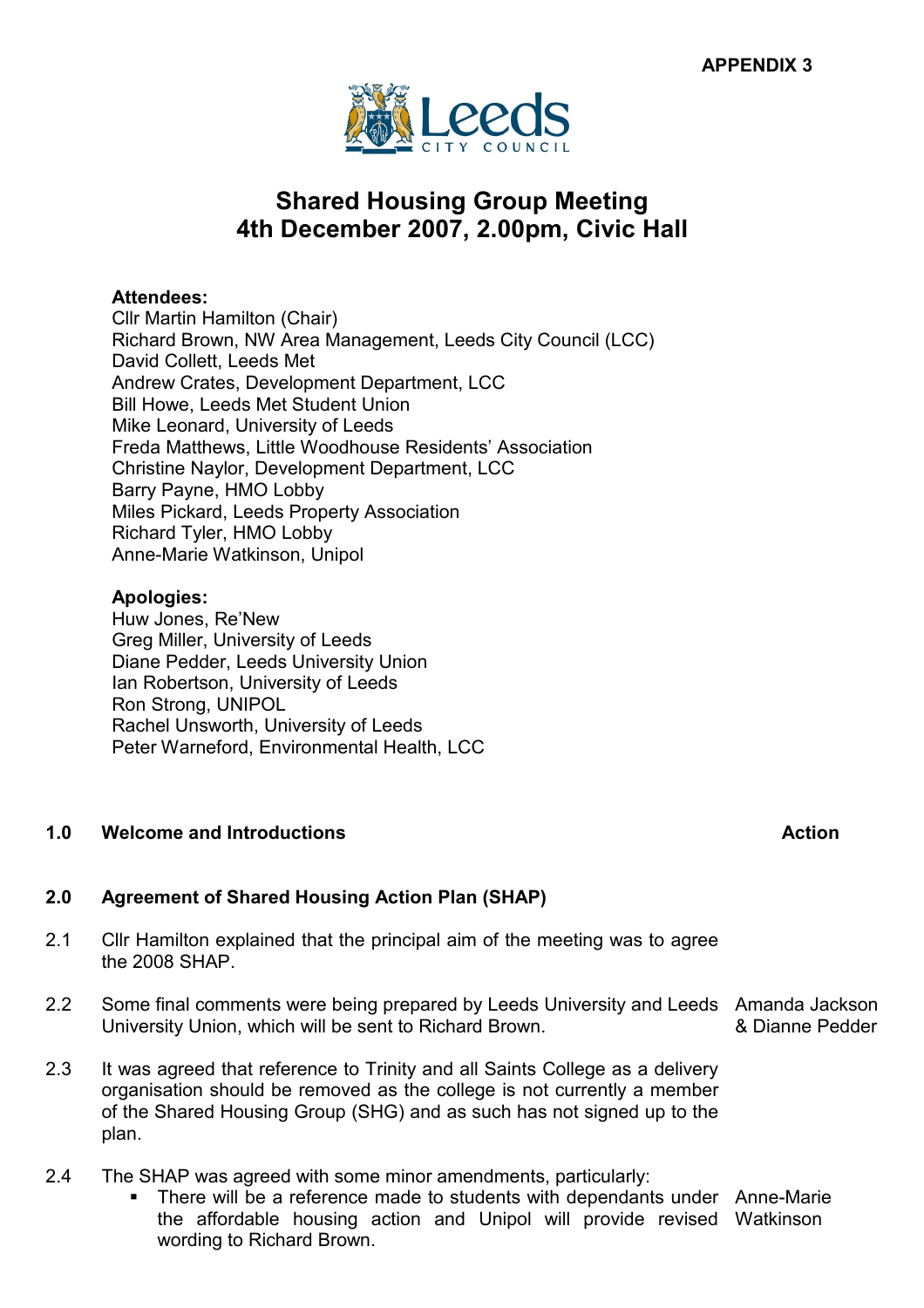- A reference to the Knowledge project will be replaced with a Richard Brown reference to the Community Rep scheme
- The action referring to the Headingley Renaissance document will Richard Brown be amended to read 'Support where possible the implementation of 'Headingley Renaissance'
- The action point requesting comparative analysis of the distribution Richard Brown of student accommodation across the city using data from 3 years ago will be amended to refer to more recent data which is available.

#### 3.0 SHAP work programme and format of future meetings

- 3.1 It was agreed that the SHAP will be used to inform the agenda of future SHG meetings. The meetings will take reports on the various actions and evaluate progress of the SHAP, particularly focussing on areas where there has not been sufficient progress.
- 3.2 A draft work programme will be circulated in advance of the next SHG Richard Brown meeting.

#### 4.0 Representations on SHG

- 4.1 Discussion took place on widening the membership of SHG to include Anne-Marie representatives from larger purpose built student accommodation. Watkinson
- 4.2 It was noted that a regular attendee from West Yorkshire Police may not be necessary and that an invitation could be made in to a relevant SHG meeting, in line with the work programme.
- 4.3 Generally it was felt that occasional representations to fit with the work programme would be beneficial.

#### 5.0 Information sharing on other towns and cities

- 5.1 It was reported that a delegation from Leeds would visit Nottingham on 13 December 2007.
- 5.2 It was noted that information sharing with other towns had limitations due to the less developed range of meetings on shared housing issues within other local authorities.
- 5.3 It was reported that a Universities UK conference called 'New Directions' Andrew Crates had taken place. The conference discussed changes to Use Class Orders planned for 2008. Some information on this proposal is held by the Development Department and will be circulated to the group.
- 5.4 The conference also heard that the Government are considering establishing a Task Force to look at what local authorities and their partners can do to address 'Studentification'.

#### 6.0 Any Other Business

6.1 There was discussion regarding the Knowledge campaign, whose aims